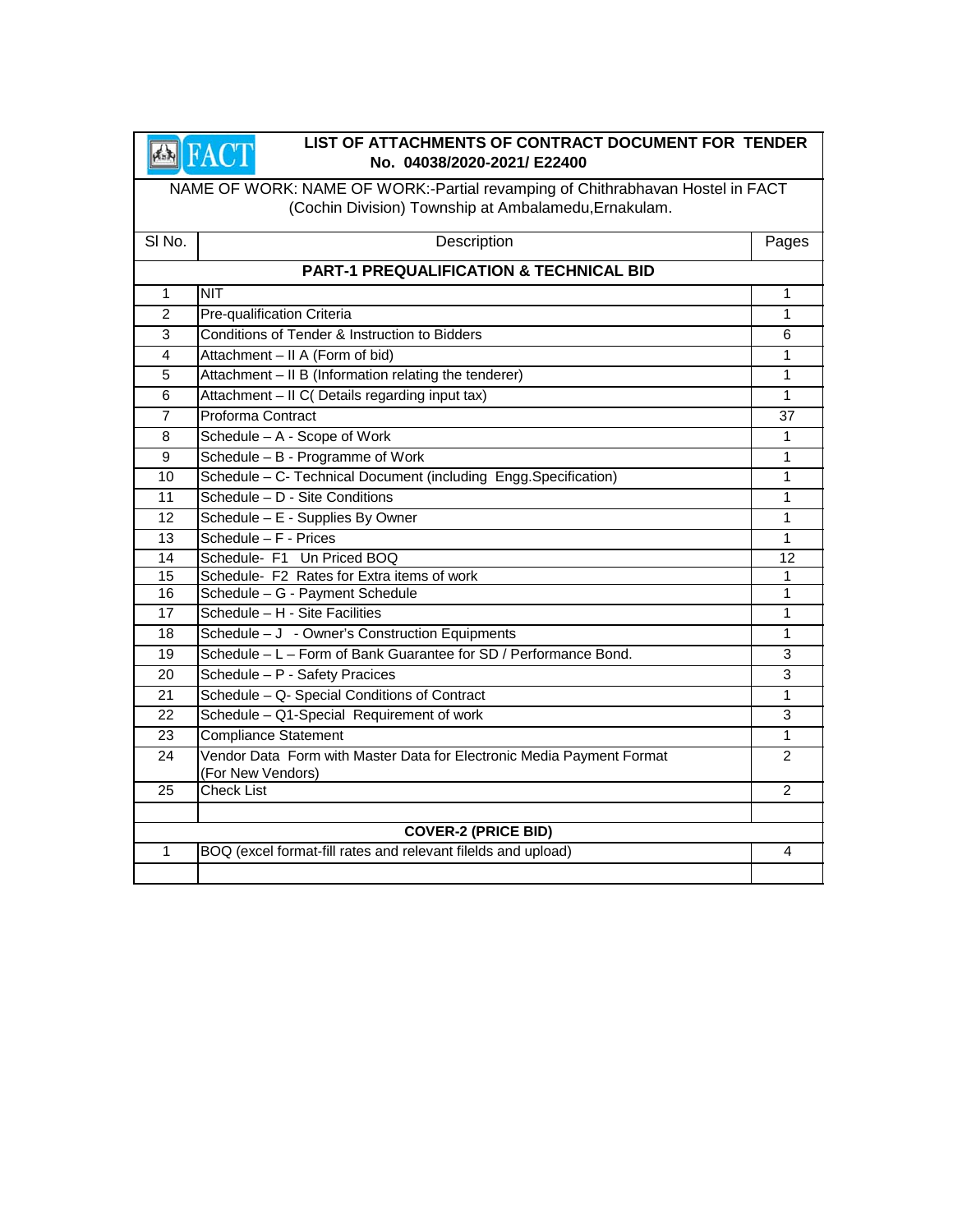# **CONDITIONS OF TENDER**

## 1. **ACCEPTANCE / REJECTION OF QUOTATIONS :**

FACT reserves the right to accept or reject any quotation in whole or in part without assigning any reason. Incomplete and late quotations are liable to be rejected.

# 2. **VALIDITY :**

All quotations must be valid for a period of SIX MONTHS from the date of opening of the quotation, unless otherwise specified in the NIT.

#### 3. **EARNEST MONEY DEPOSIT (EMD) :**

For Earnest Money deposit, Please refer clause 11 of Instructions to bidders.

## 4. **TIME SCHEDULE :**

The time allowed for carrying out the work is **as mentioned in NIT**. Any request for revision in time schedule or any other terms of tender after tender opening will not be allowed.

# 5. **COLLECTION OF DATA :**

The Tenderer shall visit the job site and acquaint himself fully of the site conditions. The Tenderer shall also satisfy himself about the availability of labour, likely labour demands, problems of weather conditions, infrastructural facilities, availability of construction materials etc. No claims whatsoever will be entertained on the plea of ignorance or difficulties involved in the execution of work or carriage of materials on account of the site conditions.

# 6. **LETTER OF INTENT (LOI):**

In the event of FACT issuing to tenderer a Letter Of Intent conveying FACT's decision to accept the tender along with all Schedules, subsequent correspondences, minutes of meetings of discussions and the said Telex and / or Letter Of Intent shall constitute a contract till such time a detailed contract is entered into and the tenderer shall commence execution of work in full earnest.

### 7. **SIGNING OF THE CONTRACT :**

The successful tenderer shall execute a contract in the Proforma Contract available with the Tender Document within 15 days of intimation regarding acceptance of the tender by FACT. In the event of failure on the part of the successful tenderer to sign the agreement within the above stipulated period and to provide the Performance Bond as required in Article 2 of the Proforma Contract without prejudice to other rights of FACT, the acceptance of the tender shall be considered cancelled and the EMD will be forfeited.

## 8. **CHANGE IN CONSTITUTION :**

Any Change in constitution of Contractor's firm must be done only with prior information to FACT.

| PRPD. BY: JAJ                                    | CHKD. BY :JAJ | APPRD. BY:JP                                                  | Pg. No: |
|--------------------------------------------------|---------------|---------------------------------------------------------------|---------|
| <b>COROPRATE MATERIALS -</b><br><b>CONTRACTS</b> |               | <b>FERTILISERS AND CHEMICALS</b><br><b>TRAVANCORE LIMITED</b> |         |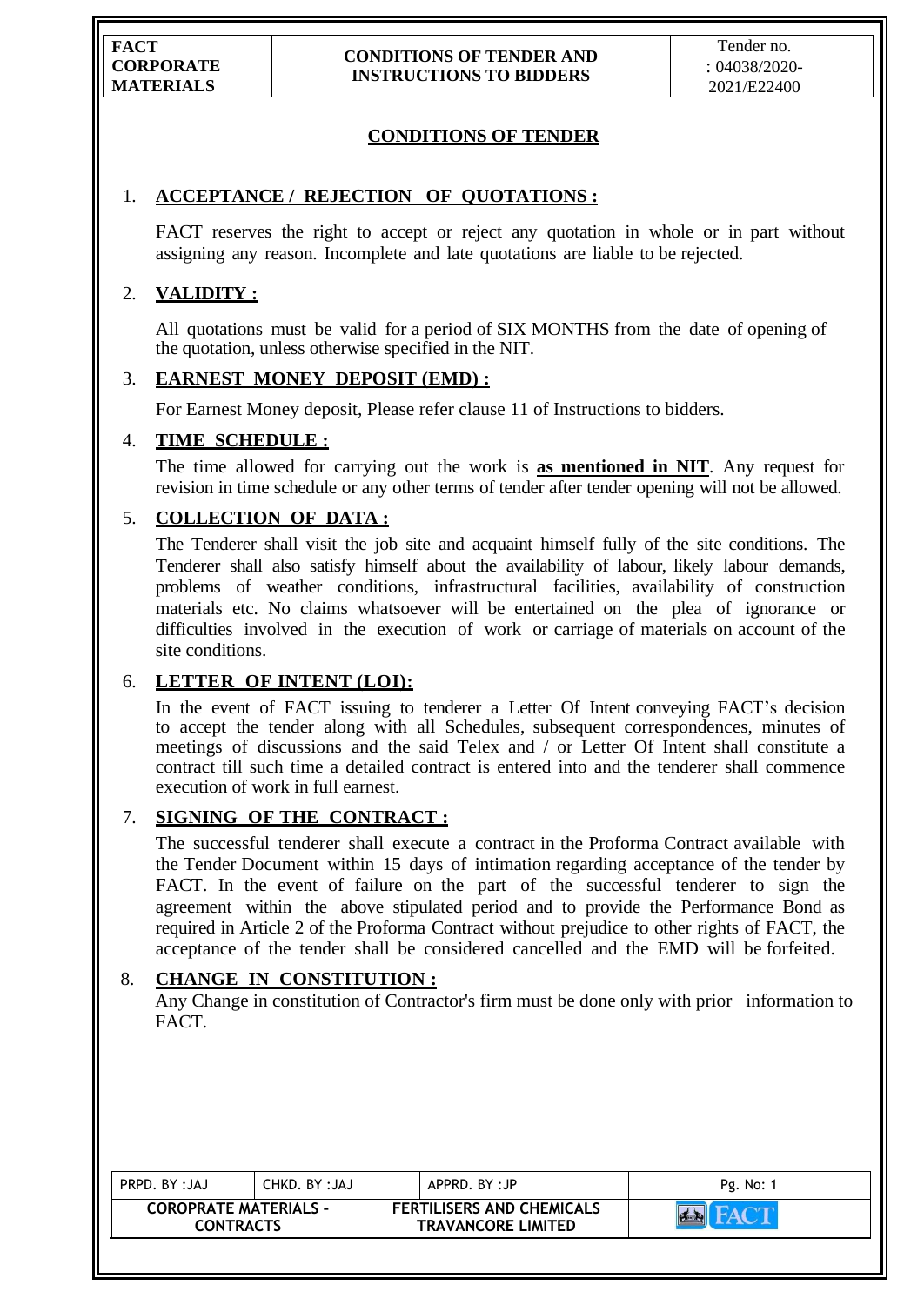**FACT CORPORATE MATERIALS**

#### **CONDITIONS OF TENDER AND INSTRUCTIONS TO BIDDERS**

## **INSTRUCTIONS TO BIDDERS**

- 1.1 The bidder shall study carefully the NIT, Schedule of work, Price bid format(BOQ), Pre-Qualification criteria, Conditions of tender & Instructions to Bidders, Drawings & specifications if any, Special requirement of work, General conditions for contract along with the tender documents. All conditions set out there in shall be binding on the bidders unless conflicting with any conditions expressly stated by FACT while accepting any bid in the event of such acceptance. Copy of the Tender document shall be digitally signed by the bidders signifying their acceptance of the same.
- 1.2 Before submitting the bid, the bidder shall familiarise himself, about the details of the work, operating conditions etc., collect all necessary data regarding the facilities available at FACT and satisfy himself on all aspects relating to this work which he has to execute. Claiming lack of knowledge shall not be a reason for exoneration of the bidder of his contractual obligations or demand for increase in rate, in case a contract is awarded to him.
- 1.3 Offers against this NIT shall be submitted online **on e-Tendering portal https://eprocure.gov.in,** with valid digital signature certificate. Offers submitted on any other platform or in any other mode or including e-mails, physical offers etc., SHALL NOT be accepted.
- 1.4 All bidders are requested to register themselves on the above website with their valid digital signature certificate. It is mandatory for bidder to have valid digital signature certificate issued by any of the Certifying Authority approved by Govt. of India for participating in the tender. The cost of digital signature certificate shall be borne by the bidder. Bidders may refer "Bidders Manual Kit" available on the above website for detailed information and instructions for registration, bid submission etc.
- 1.5 The bidder shall be prepared to commence the work from date of issue of LOI / Work Order.
- 1.6 In case of award of work, the Contractor shall obtain required license from the Labour Department for employing his labourers, before commencement of the work. The Contractor shall also ensure coverage of his labourers under the PF and ESI Acts as applicable.
- 2.0 **Scope of Work:** The Scope of work as per special requirements of the contract.

#### 3.0 **Rates:**

- 3.1 Bidder shall quote his rates for the work only as per the Price Bid Format (BOQ) attached. Bidder shall quote for all items of work as per the Price Bid format. Bids not complying with the above are liable to be rejected.
- 3.2 The rate quoted for each item of work shall be inclusive of all costs towards statutory levies and payments, all establishment costs, labour registration, wages paid to the labourers, PF, ESI or other remittances on behalf of the labourers, accommodation and transportation of their officers etc., but excluding GST. GST shall be extra, as applicable as per GST Act.
- 4.0 **Submission of bids:** The bid shall be submitted in Two parts -.Part- A Bid (Prequalification cum Techno-commercial bid) and Part- B Price Bid (Price Bid in BOQ).

 **Part- A Bid** (Pre-qualification cum Techno-Commercial bid): This bid shall contain the Following documents duly filled wherever applicable and digitally signed on all pages: i. NIT

ii. Conditions of tender & Instructions to bidders

| <b>FERTILISERS AND CHEMICALS</b><br><b>COROPRATE MATERIALS -</b><br><b>TRAVANCORE LIMITED</b><br><b>CONTRACTS</b> | PRPD. BY: JAJ | CHKD, BY:JAJ | APPRD. BY:JP | Pg. No: 2 |
|-------------------------------------------------------------------------------------------------------------------|---------------|--------------|--------------|-----------|
|                                                                                                                   |               |              |              |           |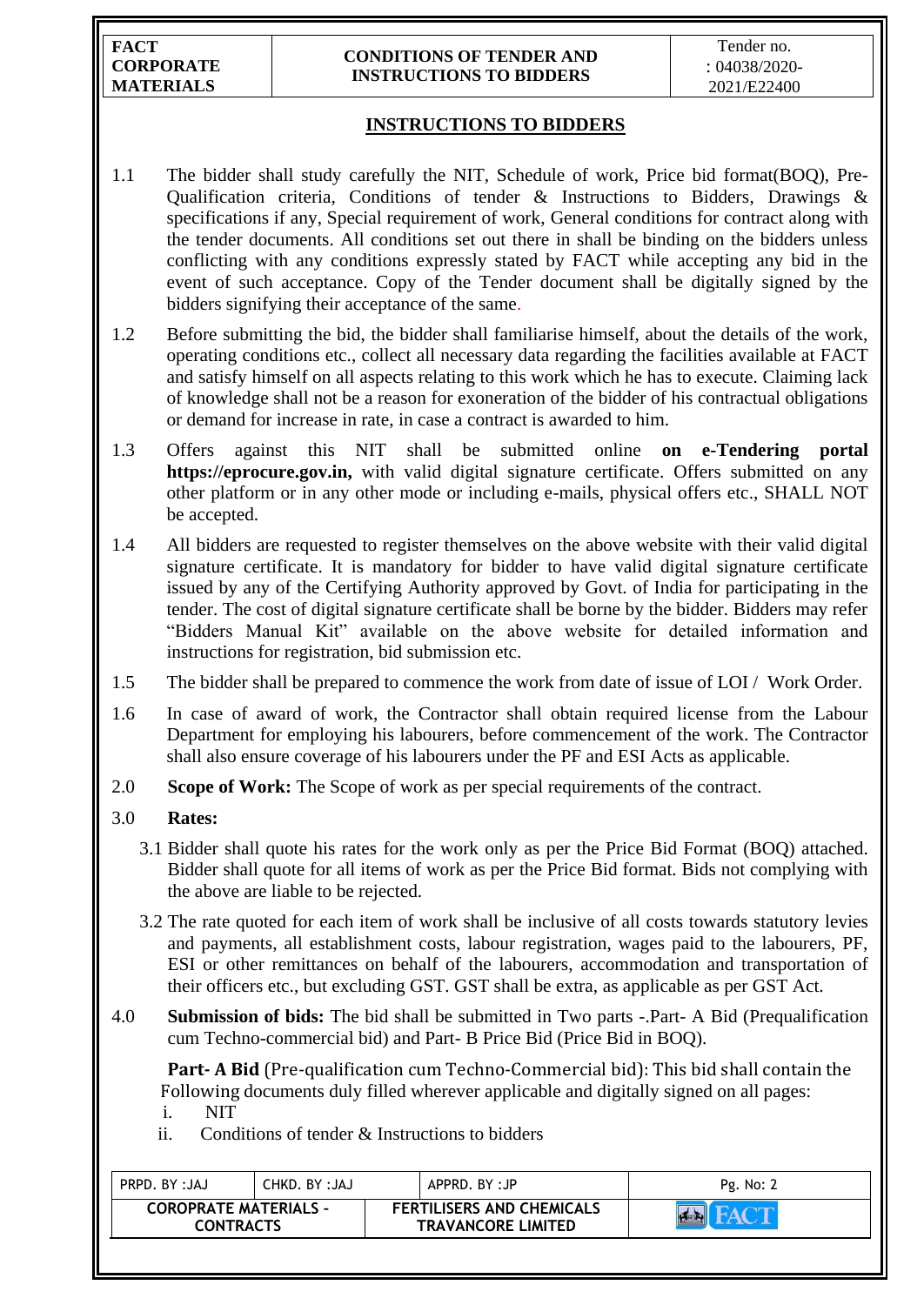**FACT CORPORATE MATERIALS**

## **CONDITIONS OF TENDER AND INSTRUCTIONS TO BIDDERS**

- iii. Form of bid
- iv. Information relating the tenderer
- v. Details regarding Input tax
- vi. Proforma contract
- vii. Schedule A to F.F1,F2, G H,J,L,P,P1,Q,Q1
- viii. Special conditions & Special requirements of contract.
- ix. Compliance statement
- x. Vendor data form with Master data for Electronic Media Payment Format (For new vendors)
- xi. Checklist
- xii. Copy of Tender fee payment details as mentioned in NIT
- xiii. GST registration certificate
- xiv. Copy of Earnest Money Deposit (EMD) payment mentioned in NIT.
- xv. Scanned copy of the details of EMD amount paid as per NIT and document fee paid shall be uploaded along with other documents in the portal which shall be paid in the form of a Demand Draft drawn in favour of FACT Ltd., payable at Udyogamandal - Ernakulam or through NEFT/RTGS or directly remit at the State bank of India, Udyogamandal as detailed in the clause 10 below. For NEFT/RTGS, please furnish UTR No., Payment receipt No./Challan and the Originals receipts shall reach to "DGM(Mat)-RM2 /SM(Mat)-C, Corporate Materials, FACT PD admin building, Udyogamandal-683501" on or before the due date of the Bid opening, failing which shall NOT be considered for Techno commercial bid evaluation.
- xvi. Bidder should have experience in similar job as detailed in the Pre-Qualification criteria and the copies scanned from originals to prove the qualification as detailed in the prequalification criteria, shall be uploaded. The BIDDER SHALL PRODUCE THE ORIGINALS OF THE DOCUMENTS FURNISHED ALONG WITH THE TENDER, AT ANY TIME, IF ASKED FOR, DURING THE EVALUATION OF PART A
- . 5.0 **PART B**: The BOQ in the part B of the tender document shall be filled with quoted rate, GST Provisional Number and the SAC Code, which will be opened only after the Technical evaluation, is completed
- 6.0 FACT reserves the right to extend without giving any reason the last date for submission and opening of bid. HOWEVER ANY CHANGE IN THIS TENDER LIKE EXTENTION, CANCELATION, ETC WILL BE EFFECTED ONLY IN THE CPP PORTAL
- 7.0 FACT reserves the right to reject any or all bids without assigning any reason whatsoever. FACT"s decision in this regard shall be final and binding on the bidders.
- 8.0 FACT reserves the right to call tenders from other parties in addition to parties found suitable by way of press advertisement under certain situation such as cartelisation or number of such parties are less, price bids received are less, or quoted rates are high or under any such circumstances which are detrimental to the interest of FACT, at its sole discretion. Further, FACT reserves the right to add any number of parties and at any time, to the suitable parties so considered by the company. The opinion of FACT in this behalf will be final and binding on the bidders/contractors.
- 9.0 **Evaluation of bids:** Bidders shall quote for all items of work in the Price Bid in excel Format. Bids not complying with the above will not be considered. Evaluation of bids and determination of the L1 bidder shall be based on the combined total value of all items of work quoted by the bidder in the Price Bid Format. The combined total value as above shall be

| PRPD, BY: JAJ                                    | CHKD. BY :JAJ | APPRD. BY:JP |                                                               | Pg. No: 3 |
|--------------------------------------------------|---------------|--------------|---------------------------------------------------------------|-----------|
| <b>COROPRATE MATERIALS -</b><br><b>CONTRACTS</b> |               |              | <b>FERTILISERS AND CHEMICALS</b><br><b>TRAVANCORE LIMITED</b> |           |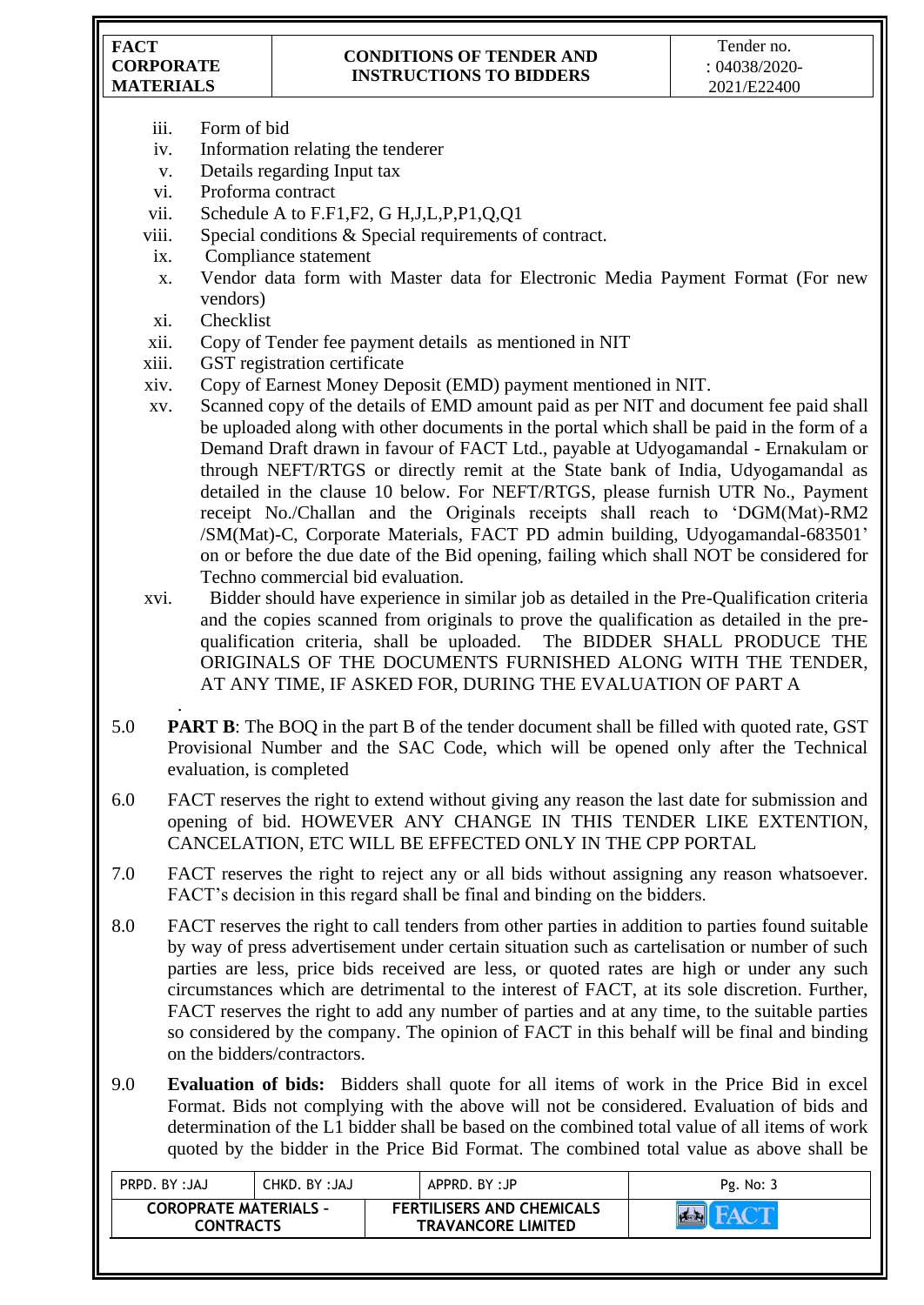#### **FACT CORPORATE MATERIALS**

computed based on the rates quoted by the Bidder against each item and the corresponding quantities indicated.

- 9.1 The following conditions shall be considered in the evaluation of quotations:
- a) Agreement with terms and conditions and schedules of Tender document;
- b) Pre-qualification criteria
- c) Price.
- 9.2 For bid evaluation, FACT shall make appropriate loadings to the quoted prices of Tenderer towards deviations in Commercial conditions.
- 9.3 In case more than one bidder becomes L1, the contract will be finalised based on revised lowest tendered amount which will be obtained from the L1 bidders. However, bidders will not be allowed to increase any of the original rates quoted by them in the revised bid submitted by them as above.
- 9.4 FACT reserves the right to reject any or all tenders without assigning any reason whatsoever. FACT also reserves the right to negotiate with the lowest bidder.
- 10.0 **GST:** The rate quoted by the Bidder for all the works as per this tender shall be exclusive of applicable GST. GST, if applicable for the work as per any statutory notification, shall be extra. If the GST is to be paid by the Contractor as per the relevant notification, he shall arrange to remit the same to the concerned authority and FACT shall reimburse the same to the Contractor based on documentary evidence. If the same is to be paid by FACT, the above shall be done by FACT directly.
- 10.1 Please also arrange to submit the following
- 10.2 The GST registration Number and details. In the case of Provisional ID, GST Registration Number shall be provided on receipt of the same.
- 10.3 Place of supply/Service.
- 10.4 GST rates applicable for each item.
- 10.5 HSN / SAC codes of each of the goods / services quoted In case of unregistered supplier, a declaration to that effect with reason should be furnished.
- 10.6 FACT"s GST registration number in the state of Kerala is 32AAACT6204C1Z2.
- 10.7 The supplier/contractor shall confirm the following:
- a) Submit GST compliant tax invoice to FACT with FACT"s GSTIN as 32AAACT6204C1Z2.
- b) Shall ensure uploading the above invoice as per statute & File monthly returns in time enabling FACT to claim the input tax credit.
- 10.8 GST charged by the supplier/contractor shall be released separately to the supplier/contractor only after filing of the outward supply details &the monthly return on GSTN portal by the supplier/contractor and (ii) on matching the input tax credit to such invoice with the corresponding details of outward supply of the supplier/contractor.

10.9 In case FACT incurs any liability (like interest, penalty etc.,) due to denial/reversal of such input tax credit in respect of the invoice submitted by the supplier/contractor, for the reasons attributable to the supplier/ contractor, the same shall be recovered from the supplier/contractor

10.10 Further in case FACT is deprived of the input tax credit due to any reason attributable to the supplier/contractor, the same shall not be paid or recovered if already paid to the supplier/contractor.

| PRPD. BY: JAJ                                    | CHKD, BY:JAJ<br>APPRD. BY:JP                                  | Pg. No: 4 |
|--------------------------------------------------|---------------------------------------------------------------|-----------|
| <b>COROPRATE MATERIALS -</b><br><b>CONTRACTS</b> | <b>FERTILISERS AND CHEMICALS</b><br><b>TRAVANCORE LIMITED</b> |           |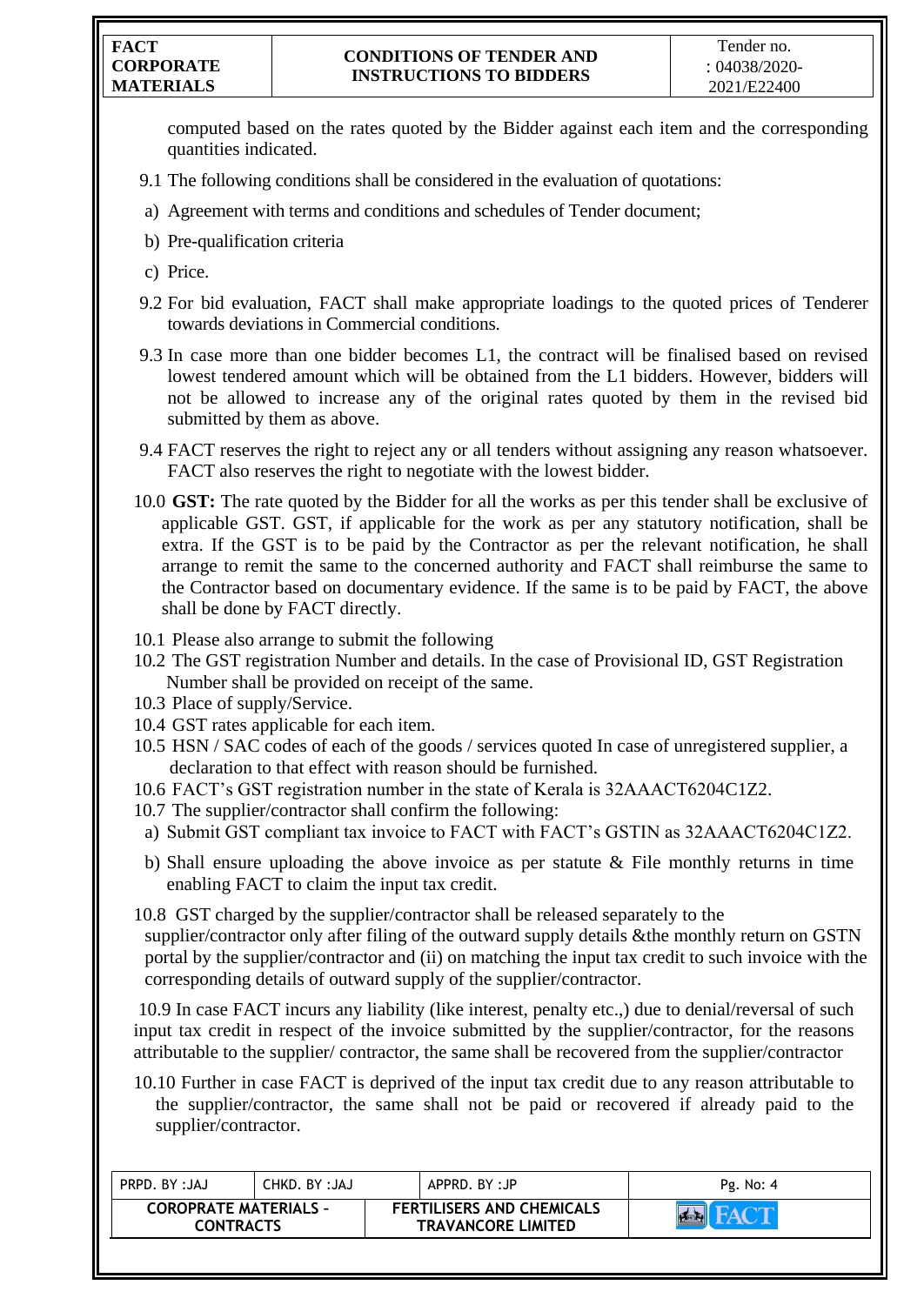## **11.0 Earnest Money Deposit:**

- 11.1 The bids shall be accompanied by a scanned copy of the Demand Draft /BC for the amount mentioned in the NIT from a Nationalised / Scheduled Bank drawn in favour of FACT payable at Udyogamandal - Ernakulam or the receipt of the payment through NEFT/RTGS. For NEFT/RTGS, please furnish UTR No, Payment receipt/Challan in original for the amount indicated below along with Part A bid, towards Earnest Money Deposit (EMD). Bids without EMD shall be rejected. No interest shall be paid on EMD.
- 11.2 If any bidder retracts from or revises his bid during its validity period or fails to submit Security Deposit and execute the required Agreement if the contract is awarded or fails to commence execution of the work on the stipulated date, the EMD furnished shall be liable to be forfeited without prejudice to FACT's right to claim damages.
- 11.3 EMD of the unsuccessful bidders will be refunded soon after the contract is finalised.
- 11.4 EMD may be remitted through RTGS / NEFT also. In such cases UTR No. / scanned copy of the payment receipt may be submitted along with the Part-A of the bid. Details of Bank A/c for remittance of EMD are given below:

| <b>Account Type</b><br><b>Account No</b><br><b>IFS CODE</b> | : Cash Credit<br>: 57017844467<br>: SBIN0070158<br>Name of Bank : State Bank of India |
|-------------------------------------------------------------|---------------------------------------------------------------------------------------|
| <b>Branch</b><br>District<br><b>State</b>                   | : Udyogamandal<br>: Ernakulam<br>: Kerala.                                            |

11.5 Bids without EMD shall be rejected. EMD and document fee is exempted for Micro, Small Enterprises (MSEs) having a valid certificate of registration/Udyog Aadhar issued by the National Small Industries Corporation/Govt. of India. Copy of the certificate shall be provided/ uploaded along with the bid to avail exemption. EMD is exempted for government departments/PSUs/Khadi Board/registered labour contract cooperative societies also on submission of valid documents. Any other claims shall not be entertained.

**Declaration of UAM no on CPPP is mandatory; failing which bidders will not be able to enjoy the benefits as per PP policy. Bidders will get the benefit of PP policy only if they are MSE bidders at the time of submission of their offers**.

# 11.6 **PURCHASE PREFERENCE:**

**Since this is a WORKS CONTRACT, purchase preference as per 'MSE PP Policy-2012' is not applicable for this job.**

- 12.0 The bids shall be valid for a period of a period of number of days mentioned in the NIT from the date of opening of bids
- 13.0 The bid shall be digitally signed by the bidder. Incomplete bids are liable to be rejected.
- 14.0 Enquiry documents are not transferable. Bidders shall meet all expenses in connection with submission of his bid, attending the bid opening, meetings if required.
- 15.0 Bidder shall clearly indicate the time (number of days) required for mobilisation /commencement of work from the date of Letter of Intent (LOI) / Work Order.

| <b>FERTILISERS AND CHEMICALS</b><br><b>COROPRATE MATERIALS -</b><br><b>TRAVANCORE LIMITED</b><br><b>CONTRACTS</b> |  |
|-------------------------------------------------------------------------------------------------------------------|--|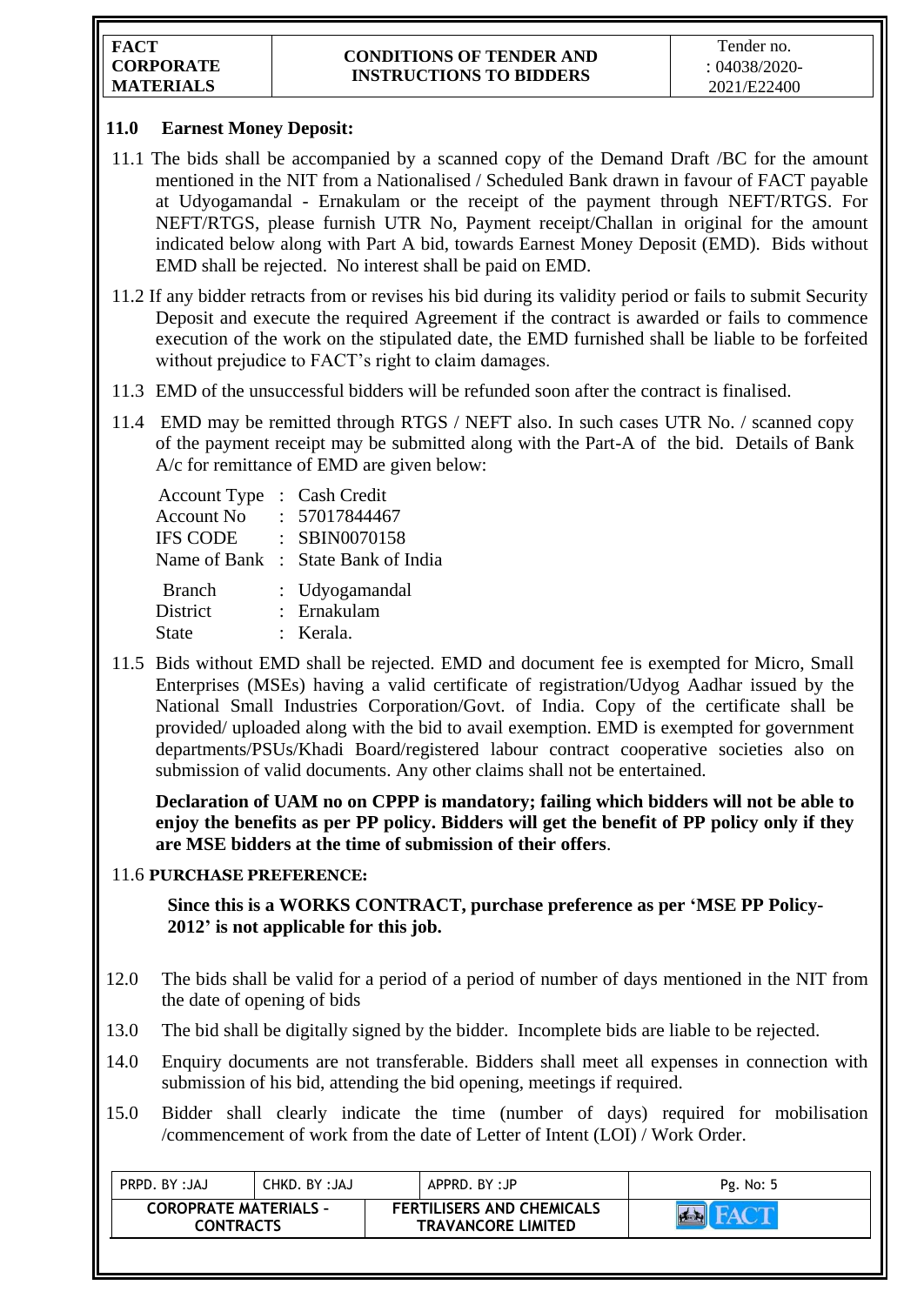| <b>FACT</b>      |
|------------------|
| <b>CORPORATE</b> |
| <b>MATERIALS</b> |

- 16.0 Work order shall be issued by Deputy General Manager, (Mat)RM2 / SM(Mat)-C, Materials department, FACT, Udyogamandal. The work shall be administered and executed by the AGMC UC
- 17.0 \* Any further information on site familiarization/ nature of work, if required by the bidders, can be had from SM(Mat)-C, FACT (0484-2568123).

 \* For any clarification on this enquiry, the Assistant Manager (M)C-Desig, Phone No: 0484- 2568613, Corporate Materials, FACT-PD Administration Building, Udyogamandal, Cochin, may be contacted.

\* For any clarification on e-tender submission, Mr Ajino Anandh,Tel: 0484 2568374 may be contacted.

- 18.0 The bidders are advised to get themselves informed of all the details they require before submitting their bids.
- 19.0 FACT has introduced a new ERP system, wherein, the activities related to evaluation of bids, certification of bills, payments etc. are being simplified.
- 20.0 For any disparity with the conditions, the special terms and conditions will prevail.

ALL DOCUMENTS SHOULD BE SIGNED DIGITALLY

**THE ORIGINALS OF DEMAND DRAFT / ANY OTHER MODE OF PAYMENT TOWARDS DOCUMENT FEE AND EMD SHALL REACH THE ADDRESS BELOW BEFORE THE DUE DATE OF THE TECHNICAL BID OPENING. (The envelop should be super scribed with Tender Number and name of work).**

**Senior Manager (Mat)-C Corporate Materials – Contracts, Petro Chemical Administrative Building, FACT, Udyogamandal Complex Udyogamandal, PIN 683501**

| <b>COROPRATE MATERIALS -</b><br><b>FERTILISERS AND CHEMICALS</b><br><b>TRAVANCORE LIMITED</b><br><b>CONTRACTS</b> | PRPD, BY: JAJ | CHKD, BY: JAJ | APPRD, BY:JP | Pg. No: 6 |
|-------------------------------------------------------------------------------------------------------------------|---------------|---------------|--------------|-----------|
|                                                                                                                   |               |               |              |           |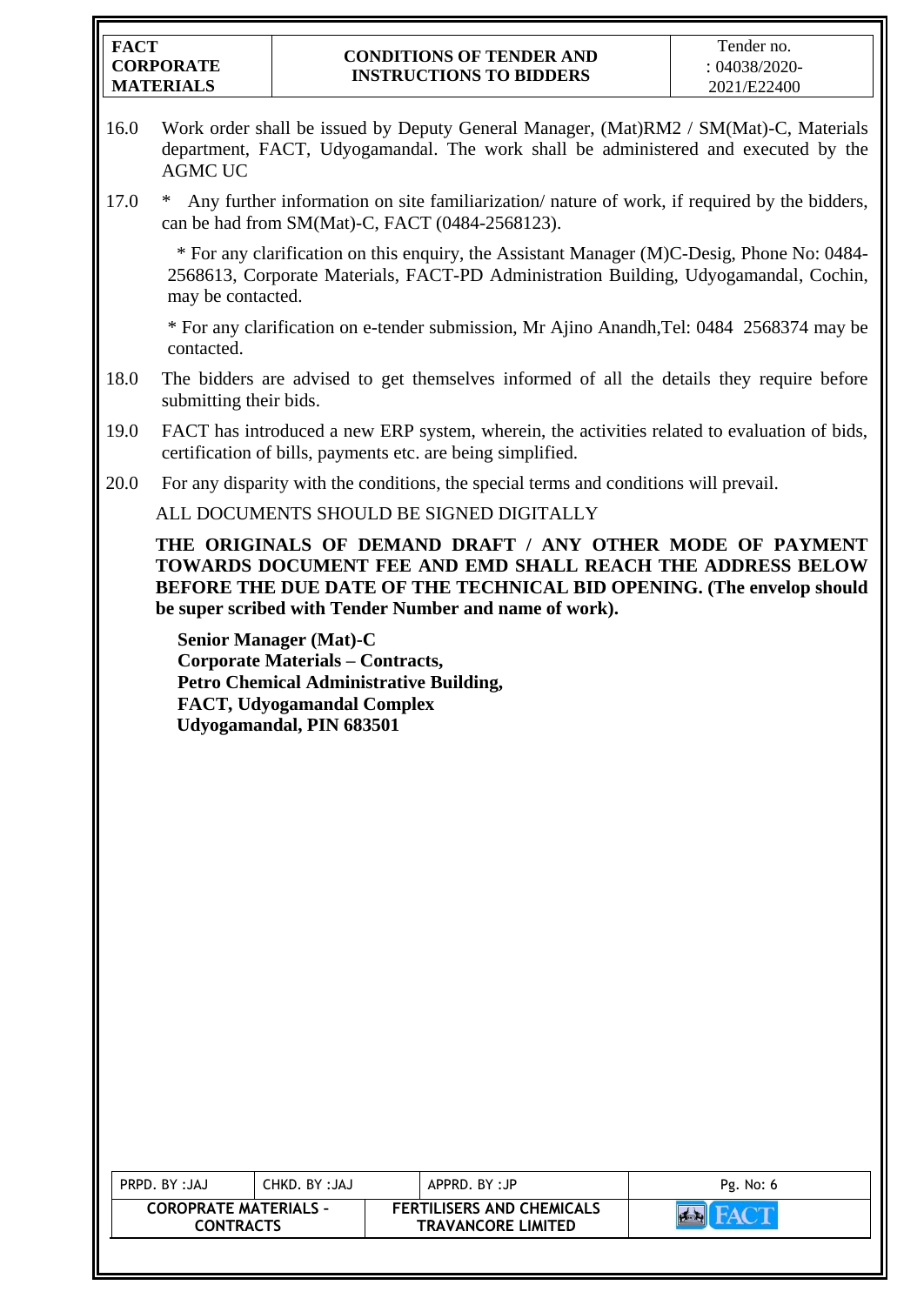| <b>FACT CORPORATE</b>             | <b>FORM OF BID</b> | Page 1 of 1      |
|-----------------------------------|--------------------|------------------|
| <b>MATERIALS -CONTRACTS</b>       |                    |                  |
| TENDER NO: 04038/2020-2021/E22400 |                    | ATTACHMENT- II A |

### Senior Manager (Mat)-C

# Sub: **Partial revamping of Chithrabhavan Hostel in FACT (Cochin Division) Township at Ambalamedu,Ernakulam.**

# **Ref: Tender No.**

Sir,

Having examined the tender documents for the above named works including Conditions of Tender, Instructions to Bidders and Proforma Contract along with Schedules, we the undersigned offer to carry out the above named works in accordance with the terms and conditions set forth in this tender comprising the following documents:

- 1. Conditions of Tender and Instructions to Bidders, General conditions of contract.
- 2. Data furnished as per Attachment  $II A$  to C
- 3. Proforma Contract along with Schedules A to F, F1,F2 H,J,L, P,P1, Q and Q1
- 4. Selected deviations if any (Compliance Statement), Vendor Data Form and Master Data.
- 5. Documents as per Check list includingTender document fee, Earnest Money Deposit.

**Until such time a contract is executed, this tender together with any later or amended tender as may be requested by you, correspondence in writing between the parties and any minutes of discussions shall constitute a binding contract between us.** 

| Signature of Tenderer |  |
|-----------------------|--|
| Name & Position       |  |
|                       |  |
|                       |  |
| Place & Date          |  |
| <b>WITNESS:</b>       |  |
| Name                  |  |
| Position              |  |
| Address               |  |
|                       |  |

FACT CORPORATE MATERIALS-CONTRACTS

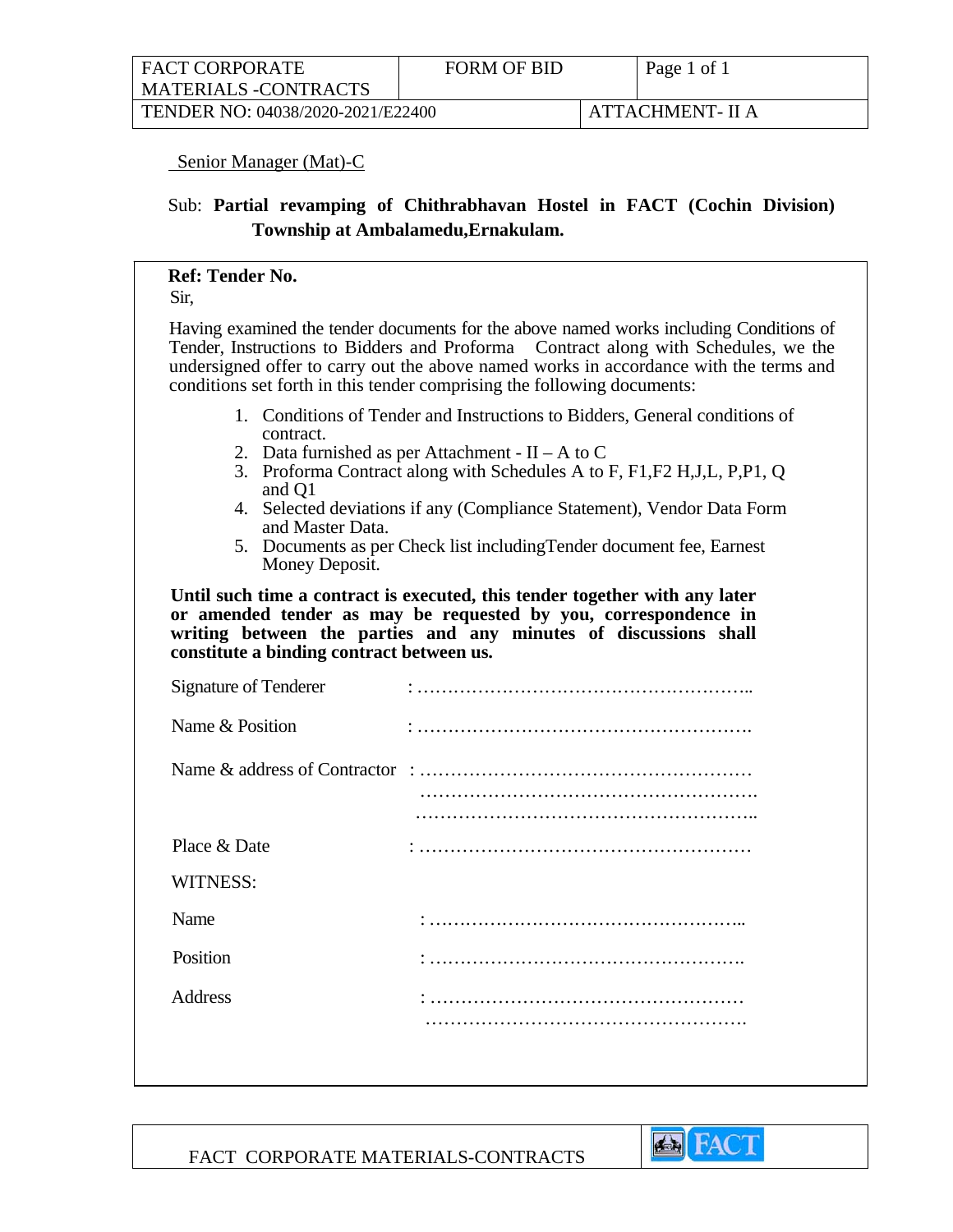| <b>FACT CORPORATE</b>              | PAGE 1 OF 1      |
|------------------------------------|------------------|
| <b>MATERIALS -CONTRACTS</b>        |                  |
| TENDER NO:: 04038/2020-2021/E22400 | ATTACHMENT- II B |

# **NAME OF WORK: Partial revamping of Chithrabhavan Hostel in FACT (Cochin Division) Township at Ambalamedu,Ernakulam.**

- **1. Following certificates to be uploaded online in original/ by Self attested:**
- **i. Completion Certificate** for satisfying PQ Criteria from customer shall be as per format mentioned in Instructions to Bidders.
- ii.The BIDDER shall submit Original Solvency Certificate issued on or after the date of e publishing of tender, from a Nationalised / Scheduled Banks in INDIA for a value not less than **Rs 18 Lakhs**, to prove the Financial Capability
- i. **Audited Balance Sheet for the last three years ending 31 st March 2019** including Profit & Loss account, Schedules, Notes on accounts, Auditors report, Directors report etc.
- **ii.** Tenderer shall upload copies of Registration Certificate, PAN card**.**
- 2. Attach copies of Work **Order with Schedule of Items of work as** proof for similar Items.
- 3. Tenderer shall give **INFORMATION OF SIMILAR WORKS** done during the past seven years for satisfying **PQ Criteria** with name of work, brief scope of work, initial & final contract value Completion period.
- 4. Tenderer shall give details of his **PRESENT COMMITMENTS** with details of work, initial contract value, period of completion, name of client, expected date of completion, percentage progress etc.
- 5. Tenderer shall submit the details of **CONSTRUCTION PLANT AND EQUIPMENT** available with him for using in this work.
- 6. Tenderer shall attach his proposed **SITE ORGANIZATION CHART** in **"FAMILY TREE"** form, showing the number and grades of field supervisory, administrative and craft personnel to be employed in the works.
- 7. Tenderer shall attach resumes of all proposed **KEY PERSONNEL** of his organization to be associated with the work, detailing their qualifications and experience over the past 10 years.
- 8. Detailed programme of work in **PERT or BAR CHART form or a Statement** form with respect to **FACT'S requirement** high-lighting all important milestones to accomplish satisfactory completion of WORK within the stipulated completion period.

**FACT CORPORATE MATERIALS -CONTRACTS**